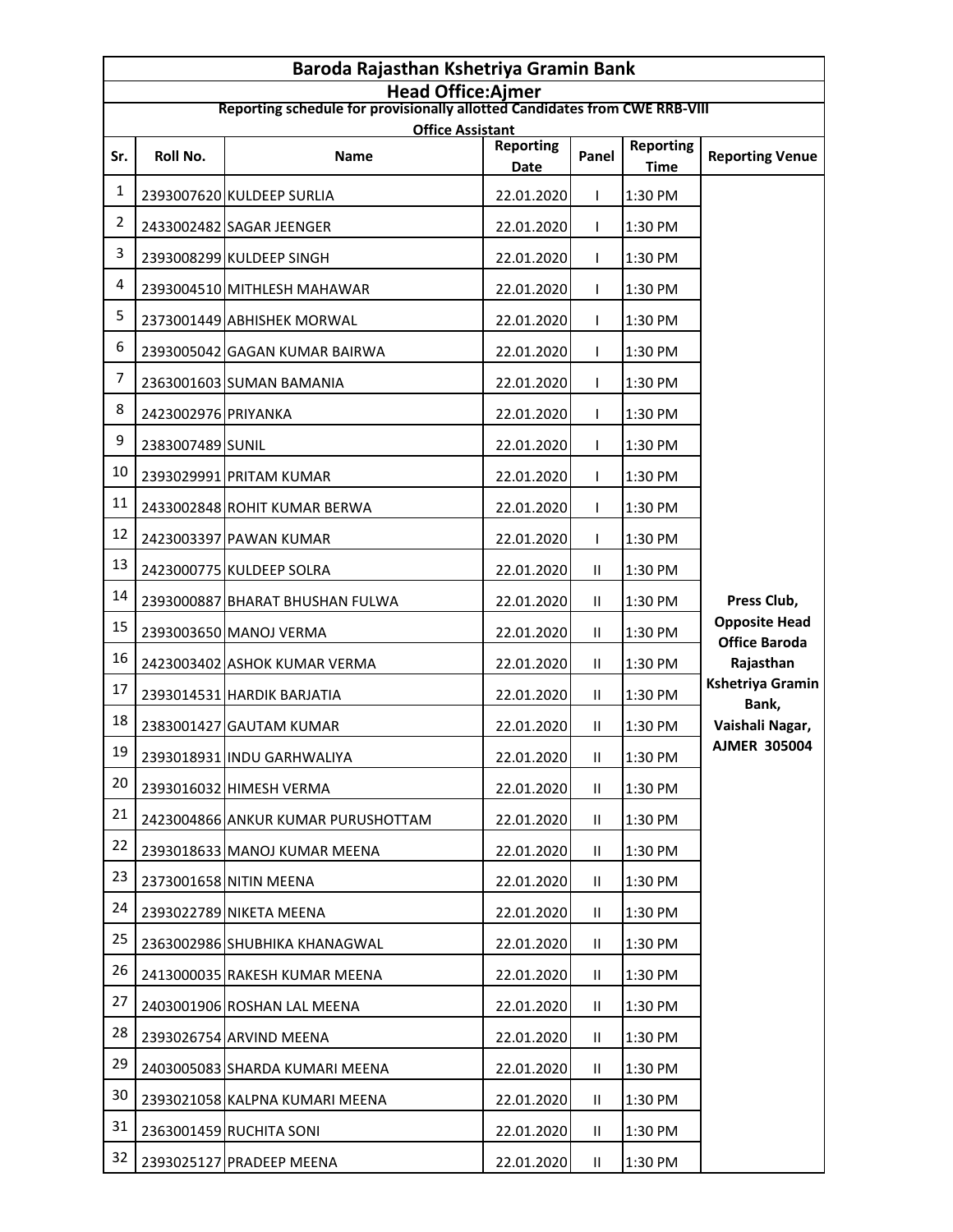| Baroda Rajasthan Kshetriya Gramin Bank |                      |                                                                                                        |                          |       |                                 |                                              |  |
|----------------------------------------|----------------------|--------------------------------------------------------------------------------------------------------|--------------------------|-------|---------------------------------|----------------------------------------------|--|
|                                        |                      | <b>Head Office:Ajmer</b><br>Reporting schedule for provisionally allotted Candidates from CWE RRB-VIII |                          |       |                                 |                                              |  |
| <b>Office Assistant</b>                |                      |                                                                                                        |                          |       |                                 |                                              |  |
| Sr.                                    | Roll No.             | <b>Name</b>                                                                                            | <b>Reporting</b><br>Date | Panel | <b>Reporting</b><br><b>Time</b> | <b>Reporting Venue</b>                       |  |
| 33                                     |                      | 2413000472 ANKIT KUMAR MEENA                                                                           | 22.01.2020               | III   | 1:30 PM                         |                                              |  |
| 34                                     |                      | 2393025076 HAMENDRA KUMAR MEENA                                                                        | 22.01.2020               | Ш     | 1:30 PM                         |                                              |  |
| 35                                     |                      | 2393004399 PURUSHOTTAM JAGARWAD                                                                        | 22.01.2020               | Ш     | 1:30 PM                         |                                              |  |
| 36                                     |                      | 2393008992 KALPANA MEENA                                                                               | 22.01.2020               | Ш     | 1:30 PM                         |                                              |  |
| 37                                     |                      | 2423000360 MAHARAAJ CHAUHAN                                                                            | 22.01.2020               | Ш     | 1:30 PM                         |                                              |  |
| 38                                     |                      | 2393019040 MOHAN LAL KUMBHKAR                                                                          | 22.01.2020               | Ш     | 1:30 PM                         |                                              |  |
| 39                                     |                      | 2393010474 SUBHASH GURJAR                                                                              | 22.01.2020               | Ш     | 1:30 PM                         |                                              |  |
| 40                                     |                      | 2373003880 UMESH KUMAR                                                                                 | 22.01.2020               | Ш     | 1:30 PM                         |                                              |  |
| 41                                     |                      | 2393008488 MAHENDRA KUMAR LEEL                                                                         | 22.01.2020               | Ш     | 1:30 PM                         |                                              |  |
| 42                                     |                      | 2373002685 UDAY PAL YADAV                                                                              | 22.01.2020               | Ш     | 1:30 PM                         |                                              |  |
| 43                                     |                      | 2373001221 DHARMVEER SAINI                                                                             | 22.01.2020               | Ш     | 1:30 PM                         |                                              |  |
| 44                                     |                      | 2383002930 UMMED DEPAWAT                                                                               | 22.01.2020               | Ш     | 1:30 PM                         |                                              |  |
| 45                                     |                      | 2423004345 MEGHA PRAJAPAT                                                                              | 22.01.2020               | Ш     | 1:30 PM                         |                                              |  |
| 46                                     |                      | 2423004781 RAJENDRA KUMAR DHAKA                                                                        | 22.01.2020               | Ш     | 1:30 PM                         | Press Club,                                  |  |
| 47                                     |                      | 2423002188 MAHIPAL SINGH                                                                               | 22.01.2020               | Ш     | 1:30 PM                         | <b>Opposite Head</b><br><b>Office Baroda</b> |  |
| 48                                     |                      | 2423004708 MANOJ KUMAR                                                                                 | 22.01.2020               | Ш     | 1:30 PM                         | Rajasthan                                    |  |
| 49                                     |                      | 2393009400 MAHENDER SINGH                                                                              | 22.01.2020               | Ш     | 1:30 PM                         | Kshetriya Gramin<br>Bank,                    |  |
| 50                                     |                      | 2383002776 RASPREET SINGH                                                                              | 22.01.2020               | Ш     | 1:30 PM                         | Vaishali Nagar,                              |  |
| 51                                     |                      | 2393021112 KAJAL JANGID                                                                                | 22.01.2020               | III   | 1:30 PM                         | <b>AJMER 305004</b>                          |  |
| 52                                     |                      | 2403005124 RASHMI YOGESHWAR                                                                            | 22.01.2020               | Ш     | 1:30 PM                         |                                              |  |
| 53                                     |                      | 2413000207 UMESH KUMAR                                                                                 | 22.01.2020               | IV    | 1:30 PM                         |                                              |  |
| 54                                     |                      | 2383005769 RAKESH KUMAR                                                                                | 22.01.2020               | IV    | 1:30 PM                         |                                              |  |
| 55                                     | 2363001977 RAJAT TAK |                                                                                                        | 22.01.2020               | IV    | 1:30 PM                         |                                              |  |
| 56                                     | 2383006395 EKTA      |                                                                                                        | 22.01.2020               | IV    | 1:30 PM                         |                                              |  |
| 57                                     |                      | 2383004129 MANISHA SONI                                                                                | 22.01.2020               | IV    | 1:30 PM                         |                                              |  |
| 58                                     |                      | 2393012503 DEVILAL MAWLIYA                                                                             | 22.01.2020               | IV    | 1:30 PM                         |                                              |  |
| 59                                     |                      | 2413000181 MAHENDRA KUMAR NAGAR                                                                        | 22.01.2020               | IV    | 1:30 PM                         |                                              |  |
| 60                                     |                      | 2423000122 MANISHA BIJARNIYA                                                                           | 22.01.2020               | IV    | 1:30 PM                         |                                              |  |
| 61                                     |                      | 2413004194 PUSHPENDRA KUMAR SEN                                                                        | 22.01.2020               | IV    | 1:30 PM                         |                                              |  |
| 62                                     |                      | 2393002972 RAVI GATHALA                                                                                | 22.01.2020               | IV    | 1:30 PM                         |                                              |  |
| 63                                     |                      | 2423001190 GOVIND RAM                                                                                  | 22.01.2020               | IV    | 1:30 PM                         |                                              |  |
| 64                                     |                      | 2373003376 RITIKA SAINI                                                                                | 22.01.2020               | IV    | 1:30 PM                         |                                              |  |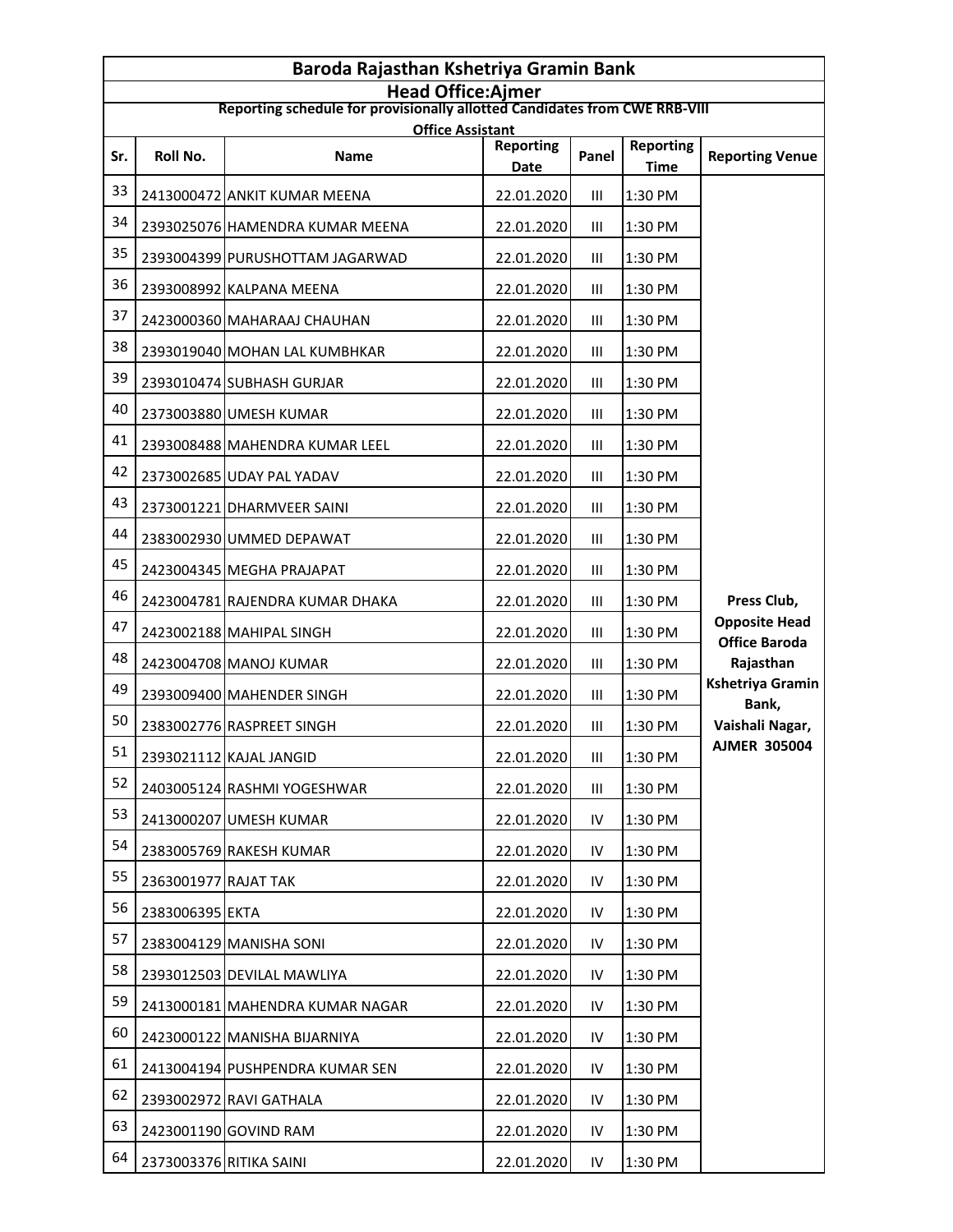| Baroda Rajasthan Kshetriya Gramin Bank                                                                 |                      |                                    |                          |              |                                 |                                              |  |
|--------------------------------------------------------------------------------------------------------|----------------------|------------------------------------|--------------------------|--------------|---------------------------------|----------------------------------------------|--|
| <b>Head Office:Ajmer</b><br>Reporting schedule for provisionally allotted Candidates from CWE RRB-VIII |                      |                                    |                          |              |                                 |                                              |  |
| <b>Office Assistant</b>                                                                                |                      |                                    |                          |              |                                 |                                              |  |
| Sr.                                                                                                    | Roll No.             | <b>Name</b>                        | <b>Reporting</b><br>Date | Panel        | <b>Reporting</b><br><b>Time</b> | <b>Reporting Venue</b>                       |  |
| 65                                                                                                     |                      | 2423006658 MUKESH SONI             | 22.01.2020               | IV           | 1:30 PM                         |                                              |  |
| 66                                                                                                     | 2423006659 LAL CHAND |                                    | 22.01.2020               | IV           | 1:30 PM                         |                                              |  |
| 67                                                                                                     |                      | 2363003993 NIMESH AGARWAL          | 22.01.2020               | IV           | 1:30 PM                         |                                              |  |
| 68                                                                                                     |                      | 2383007128 ROHIT KUMAR             | 22.01.2020               | IV           | 1:30 PM                         |                                              |  |
| 69                                                                                                     |                      | 2393017843 KHUSHBOO GOYAL          | 22.01.2020               | IV           | 1:30 PM                         |                                              |  |
| 70                                                                                                     |                      | 2393026334 ANTIMA SHARMA           | 22.01.2020               | IV           | 1:30 PM                         |                                              |  |
| 71                                                                                                     |                      | 2393013482 NIKKU AGRAWAL           | 22.01.2020               | IV           | 1:30 PM                         |                                              |  |
| 72                                                                                                     |                      | 2413003171 KUSHAL AGRAWAL          | 22.01.2020               | IV           | 1:30 PM                         |                                              |  |
| 73                                                                                                     |                      | 2393000125 GAURAV KHANDELWAL       | 23.01.2020               | L            | 9:00 AM                         |                                              |  |
| 74                                                                                                     |                      | 2393003342 SHUBHAM KUMAR SHARMA    | 23.01.2020               | L            | 9:00 AM                         |                                              |  |
| 75                                                                                                     |                      | 2373000366 PRAKHAR AHUJA           | 23.01.2020               | T            | 9:00 AM                         |                                              |  |
| 76                                                                                                     |                      | 2383004897 VIJAY SHREE JOSHI       | 23.01.2020               | L            | 9:00 AM                         |                                              |  |
| 77                                                                                                     |                      | 2423001322 HIMANSHU TIWARI         | 23.01.2020               | L            | 9:00 AM                         |                                              |  |
| 78                                                                                                     |                      | 2393013235 KARISHMA AGARWAL        | 23.01.2020               | T            | 9:00 AM                         | Press Club,                                  |  |
| 79                                                                                                     |                      | 2393019698 KHUSHBU GARG            | 23.01.2020               | L            | 9:00 AM                         | <b>Opposite Head</b><br><b>Office Baroda</b> |  |
| 80                                                                                                     |                      | 2373003476 VIJAY KUMAR GUPTA       | 23.01.2020               | T            | 9:00 AM                         | Rajasthan                                    |  |
| 81                                                                                                     |                      | 2383001511 SATYAM JAIN             | 23.01.2020               |              | 9:00 AM                         | Kshetriya Gramin<br>Bank,                    |  |
| 82                                                                                                     |                      | 2393000332 DAMINI SHARMA           | 23.01.2020               | L            | 9:00 AM                         | Vaishali Nagar,                              |  |
| 83                                                                                                     |                      | 2393023982 ROHIT JAIMAN            | 23.01.2020               | $\mathbf{L}$ | 9:00 AM                         | <b>AJMER 305004</b>                          |  |
| 84                                                                                                     |                      | 2383004451 VANDITA GUPTA           | 23.01.2020               | L            | 9:00 AM                         |                                              |  |
| 85                                                                                                     |                      | 2393000089 RONAK KUMAR JAIN        | 23.01.2020               | L            | 9:00 AM                         |                                              |  |
| 86                                                                                                     |                      | 2393010802 AKASH GUPTA             | 23.01.2020               |              | 9:00 AM                         |                                              |  |
| 87                                                                                                     |                      | 2393013146 VIRENDRA SINGH RATHORE  | 23.01.2020               | L            | 9:00 AM                         |                                              |  |
| 88                                                                                                     |                      | 2393024383 PREM RANJAN             | 23.01.2020               | L            | 9:00 AM                         |                                              |  |
| 89                                                                                                     |                      | 2393010621 PRADEEP KUMAR SHARMA    | 23.01.2020               |              | 9:00 AM                         |                                              |  |
| 90                                                                                                     |                      | 2413001292 PARIDHI SHARMA          | 23.01.2020               | L            | 9:00 AM                         |                                              |  |
| 91                                                                                                     |                      | 2423007357 RANJEET SINGH SHEKHAWAT | 23.01.2020               | L            | 9:00 AM                         |                                              |  |
| 92                                                                                                     |                      | 2393025073 VIKRAM SINGH            | 23.01.2020               |              | 9:00 AM                         |                                              |  |
| 93                                                                                                     |                      | 2373000105 RASHI AGARWAL           | 23.01.2020               | L            | 9:00 AM                         |                                              |  |
| 94                                                                                                     |                      | 2413002522 SHIKHA GUPTA            | 23.01.2020               | L            | 9:00 AM                         |                                              |  |
| 95                                                                                                     |                      | 2423006010 SHIVRAJ SINGH           | 23.01.2020               |              | 9:00 AM                         |                                              |  |
| 96                                                                                                     |                      | 2373003749 VIVEK GUDHENIYA         | 23.01.2020               | $\mathbf{H}$ | 9:00 AM                         |                                              |  |